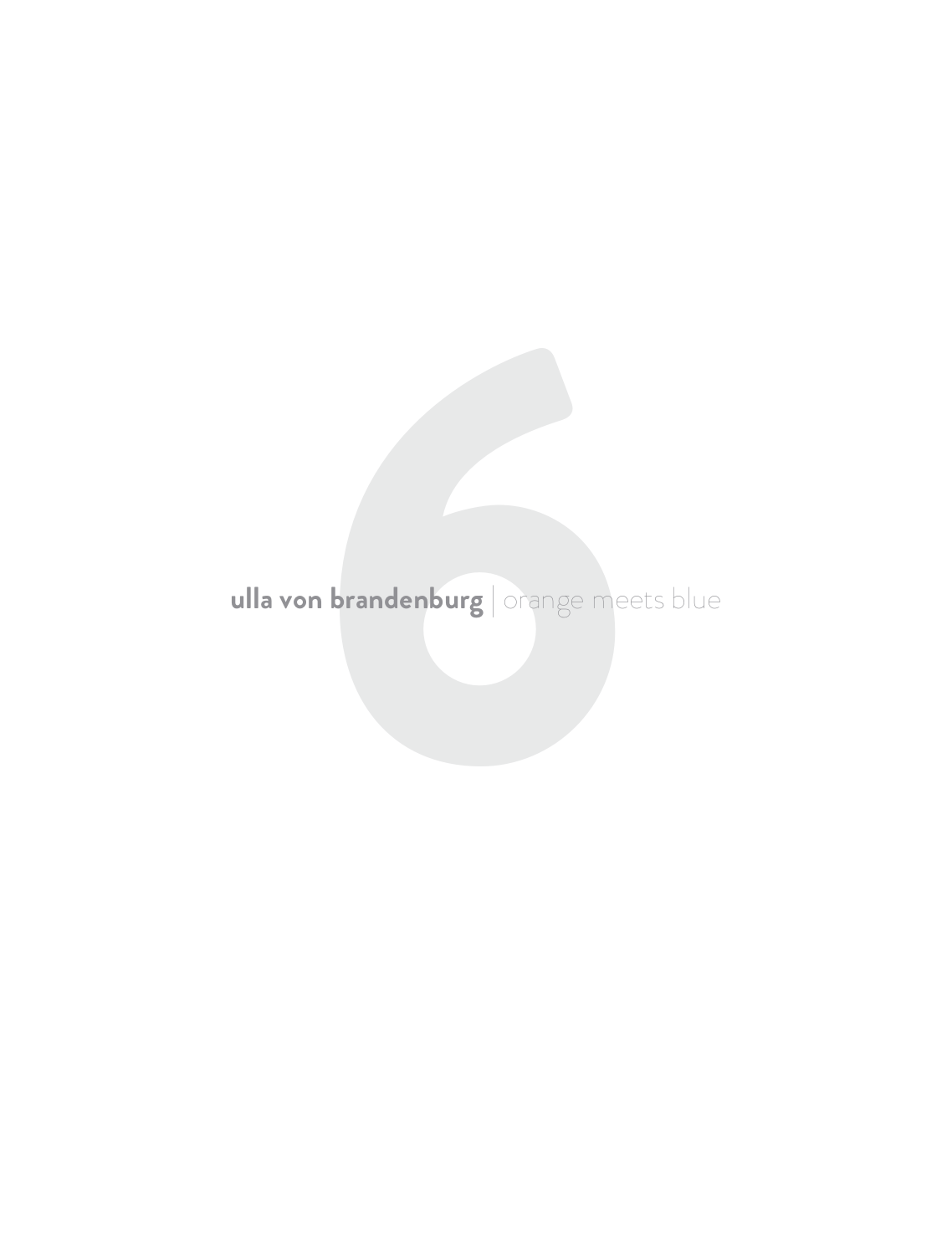# **Ulla von Brandenburg**

Born in 1974 in Karlsruhe, she studied Scenography and Media Art at the Academy of Fine Arts in Karlsruhe and Fine Arts at the Academy of Fine Arts in Hamburg. Her works have been broadly exhibited in Europe and beyond, including solo shows at the Power Plant, Toronto (2016), Contemporary Art Museum St. Louis (2015), and the Secession Pavilion in Vienna (2013), as well as group exhibitions and events such as Performa in New York (2015, 2007), the 19th Biennale of Sydney (2014), La Triennale at the Palais de Tokyo (2012) and the 53rd International Art Exhibition Venice Biennale, Venice, Italy (2009). The exhibition at the Kasia Michalski Gallery, organized in collaboration with the Pilar Corrias Gallery from London, is her first individual exhibition in Poland.

Ulla von Brandenburg lives and works in Paris.

Orange Meets Blue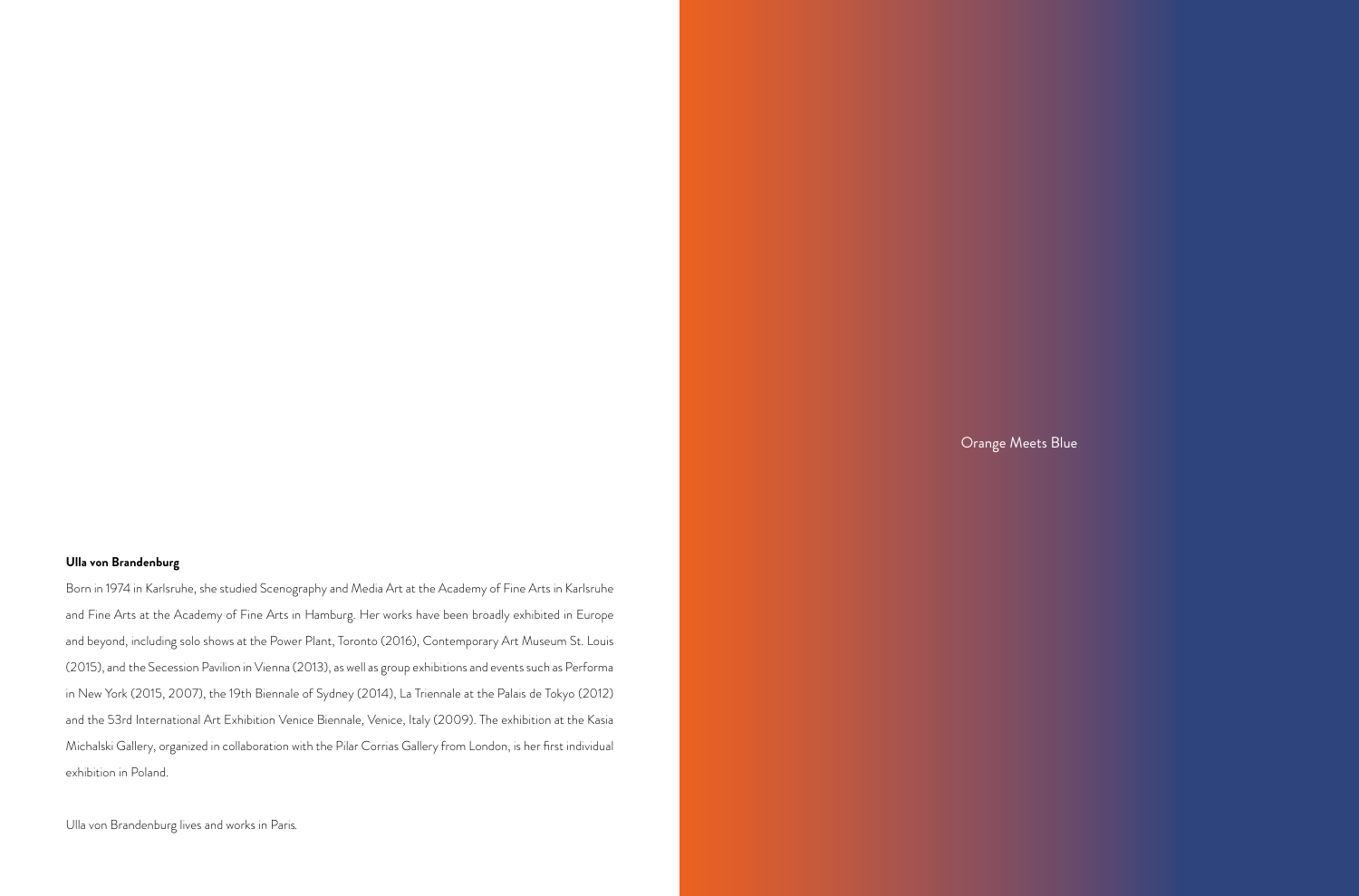Orange Meets Blue *jest pierwszą wystawą indywidualną Ulli von Brandenburg w Polsce. Prace niemieckiej artystki nie są jednak nieznane polskim widzom: były prezentowane w krakowskiej Cricotece (*Nic 2 razy*, 2014, kuratorka: Joanna Zielińska), w Centrum Kultury Zamek w Poznaniu (na wystawie* The Castle in the Air. Seans Wyobraźni*, 2012, kurator: Adam Budak) oraz w Muzeum Sztuki Nowoczesnej w Warszawie (*Wystawa*, 2010, kuratorka: Susanne Pfeffer). Wystawy te uwarunkowały pierwotny odbiór i interpretację twórczości von Brandenburg w Polsce.*

*Wystawa* Orange Meets Blue, *zorganizowana we współpracy z londyńską galerią Pilar Corrias, prezentuje obszerny wybór prac artysyki, ukazujący charakterystyczny dla jej twórczości eklektyzm w doborze mediów i środków wyrazu: od niemego filmu zrealizowanego na taśmie 8 mm, przez ornamentalne kompozycje z wykorzystaniem tkanin, wstęg lub patchworków, po wielobarwne prace na papierze (wykonane na delikatnej bibule akwarele i wycinanki) a także instalacje przestrzenne.*

Ulla von Brandenburg's *Orange Meets Blue* is the artist's first solo show in Poland. However, Polish viewers are not unfamiliar with her works, which were presented at significant group exhibitions in Cricoteka (*Nothing Twice* curated by Joanna Zielinska, 2014), the Centrum Kultury Zamek in Poznan (*The Castle in the Air* curated by Adam Budak, 2012) and the Museum of Modern Art in Warsaw (*Wystawa* curated by Susanne Pfeffer, 2010). These shows created an initial framing and context for the perception and interpretation of von Brandenburg's practice in Poland.

*Wykształcona jako scenografka i artystka wizualna, Ulla von Brandenburg zaciera granice pomiędzy sztuką a teatrem. Tworzy prace, w których motywy zaczerpnięte z różnorakich okresów historycznych i ikonosfer (świata cyrku, magii i iluzji, teatru cieni czy teatru rzeczy, nawiązujące do tradycji* tableau vivant *i konwencji* Singspiel*) przeplatają się w nieskończonych, tajemniczych konstelacjach.* **2** *vivant* and *Singspiel*) recur and intertwine in a sophisticated way. **3**

*Orange Meets Blue*, organized by the Kasia Michalski in collaboration with the London-based Pilar Corrias Gallery, features a representative selection of works by the German artist: from a silent black and white 8 mm film to ornamental textile compositions (ribbons, quilts) to colorful and poetic works on paper (watercolors on tissue paper as well as cutouts) and installations.

Trained as a scenographer and visual artist, Ulla von Brandenburg explores the boundaries between art and theater, creating works in which various themes and motifs, sourced from different historical periods and iconospheres (such as the circus with its magic and illusionism, the shadow play, and the theater of objects, as well as the traditions of *tableau*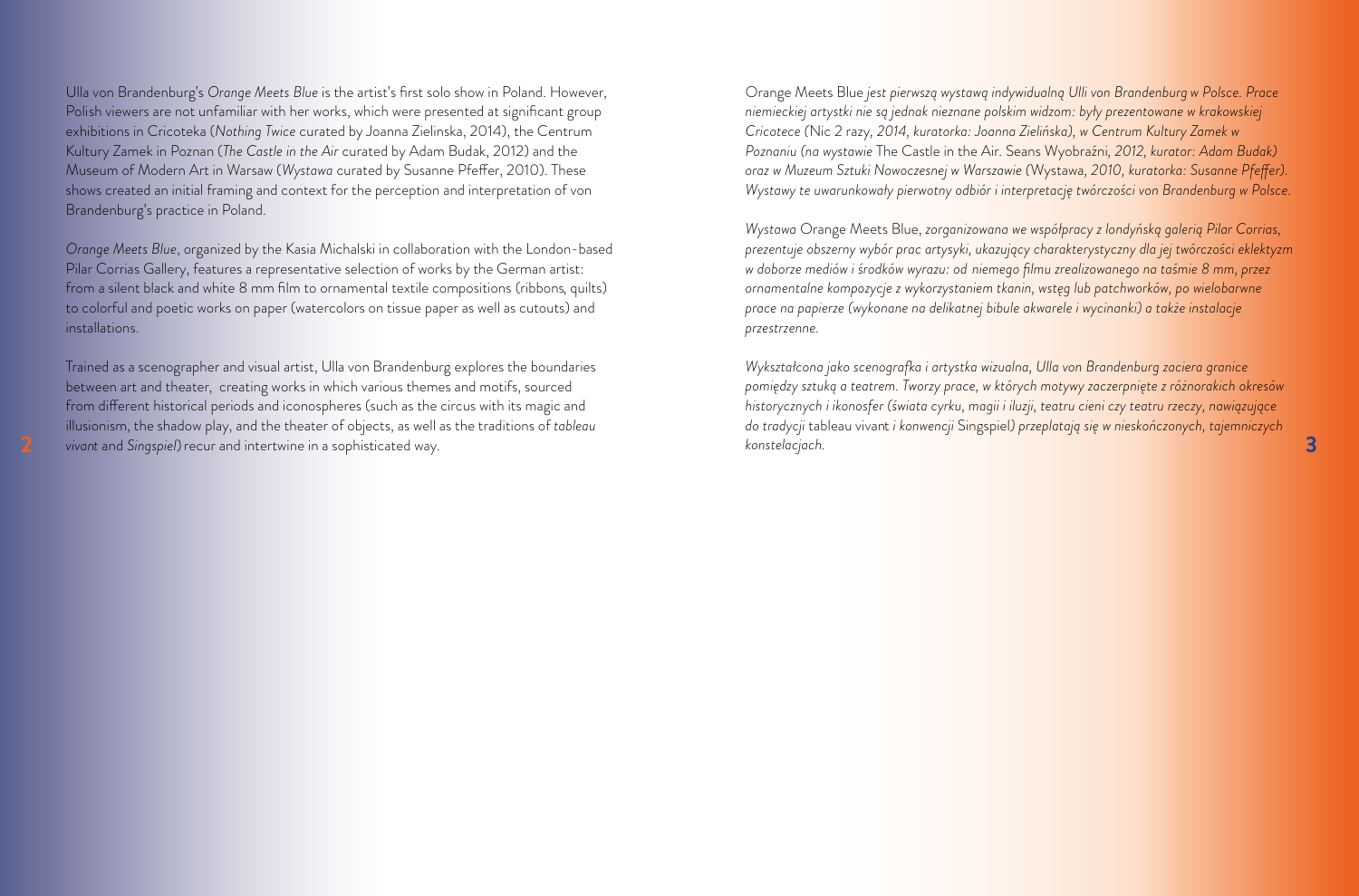

#### **Ulla von Brandenburg Mann ohne Kopf (Man Without Head)** 2015, watercolour on paper, 153,5 x 122,5 x 4 cm (framed), Courtesy of the Artist and Pilar Corrias



# **Ulla von Brandenburg Beuge (Bow)**

2015, watercolour on paper, 153,5 x 122,5 x 4 cm (framed), Courtesy of the Artist and Pilar Corrias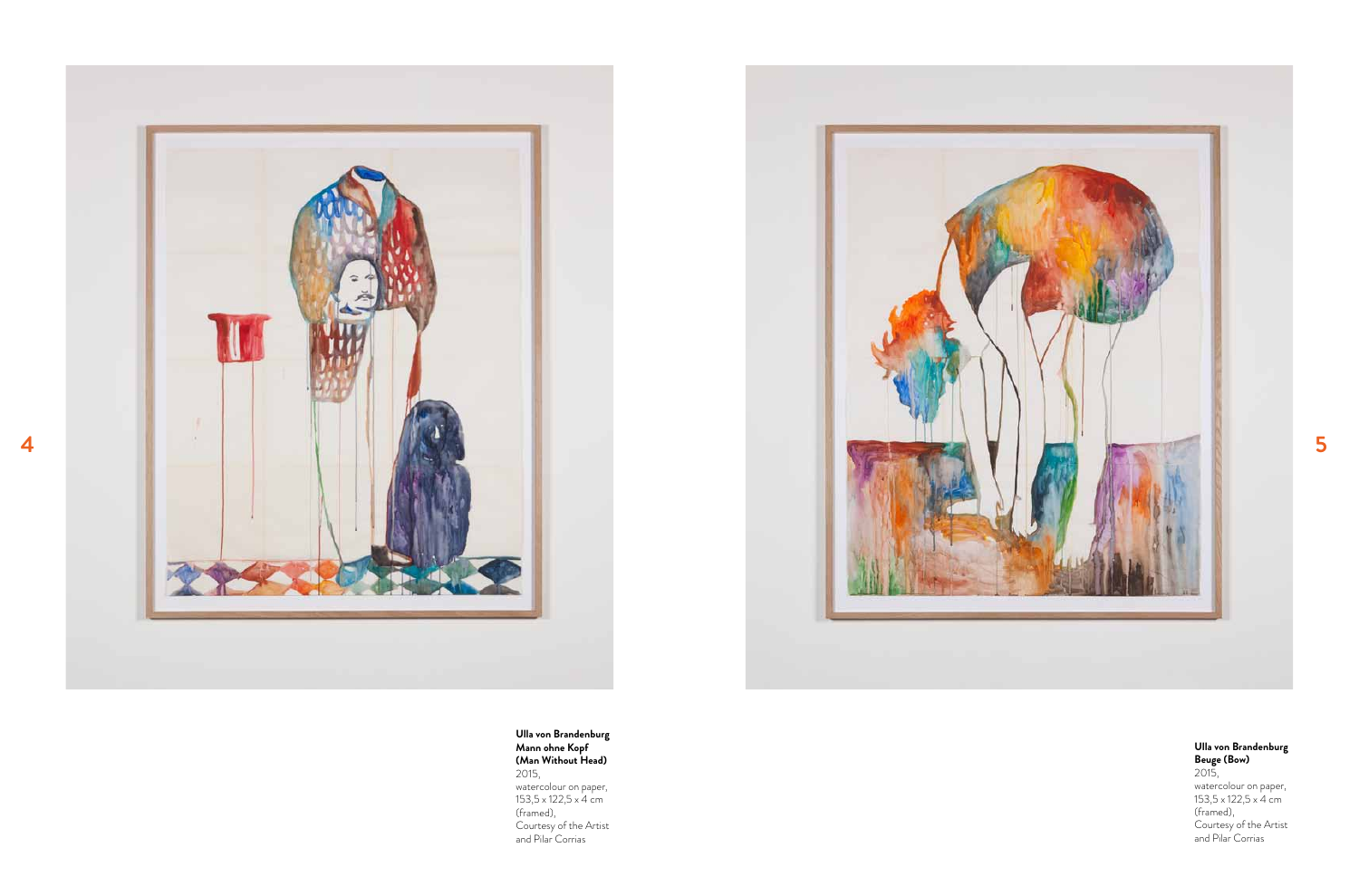**Ulla von Brandenburg Orange trifft Blau (Orange Meets Blue)**  2015, ribbon, 4200 x 8 cm, Courtesy of the Artist and Pilar Corrias



**7**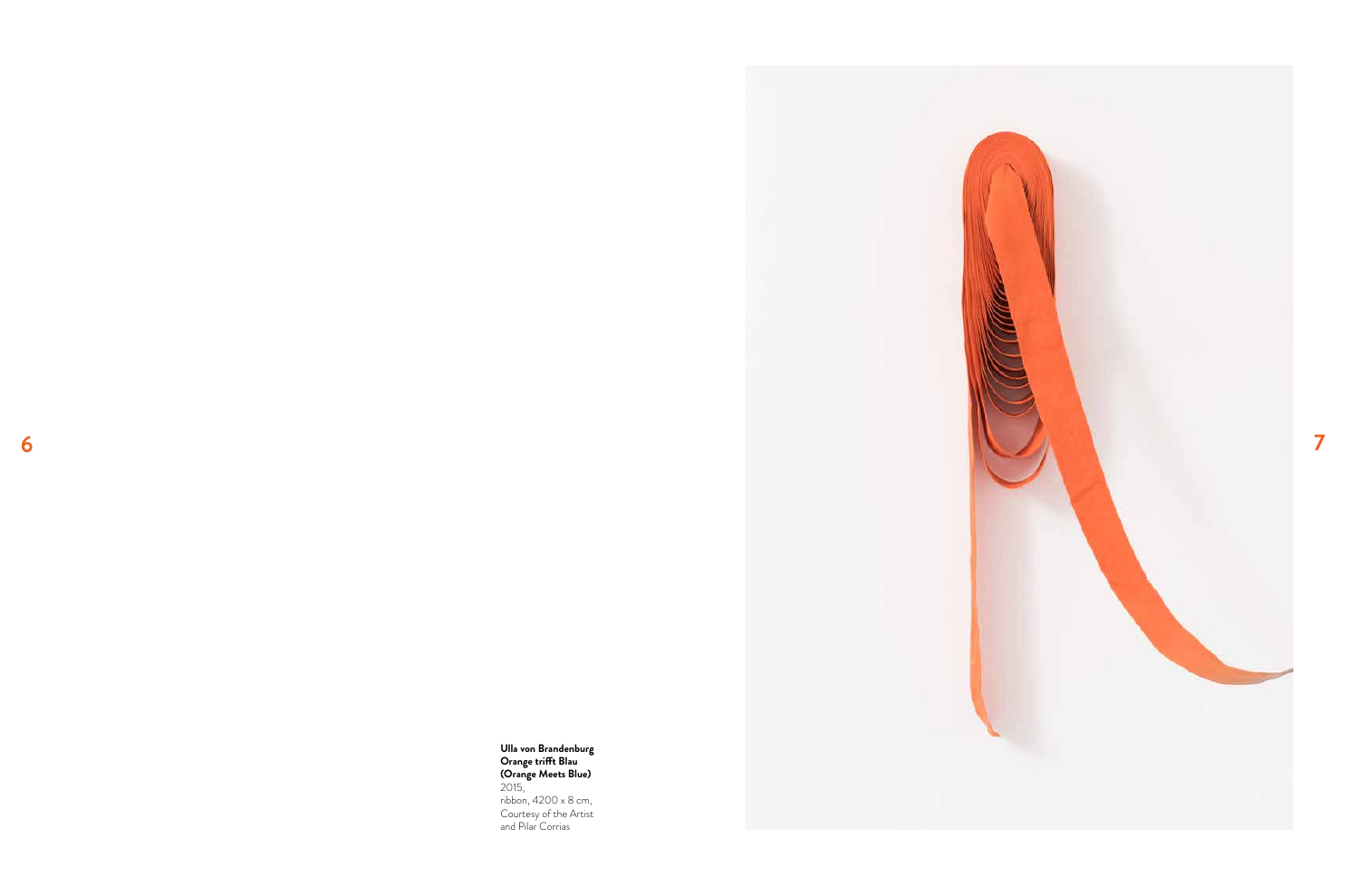*Ulla von Brandenburg studiowała scenografię zanim została artystką wizualną. Scenograficzny charakter jej prac stanowi ważny element jej języka artystycznego, obok zamiłowania do iluzjonizmu i niesamowitości.*

> **Ulla von Brandenburg Orange trifft Blau (Orange Meets Blue)**  2015, ribbon, 4200 x 8 cm, Courtesy of the Artist and Pilar Corrias



Ulla von Brandenburg studied set design before she became a visual artist. The theatrical character of her works is an important part of her artistic language, next to the artist's fondness for illusionism and the uncanny.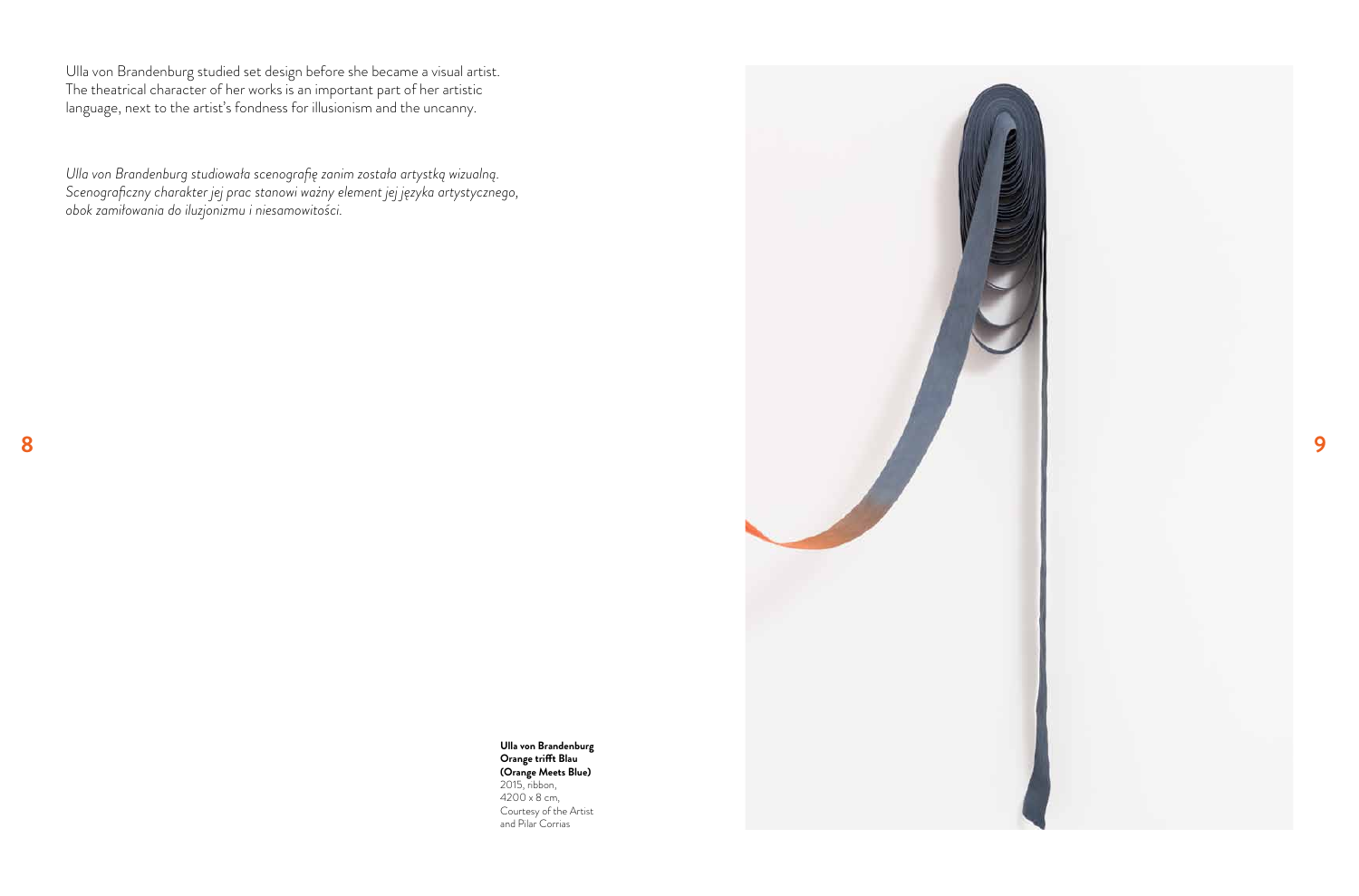**Ulla von Brandenburg Orange trifft Blau (Orange Meets Blue)**  2015, ribbon,

4200 x 8 cm, Courtesy of the Artist and Pilar Corrias

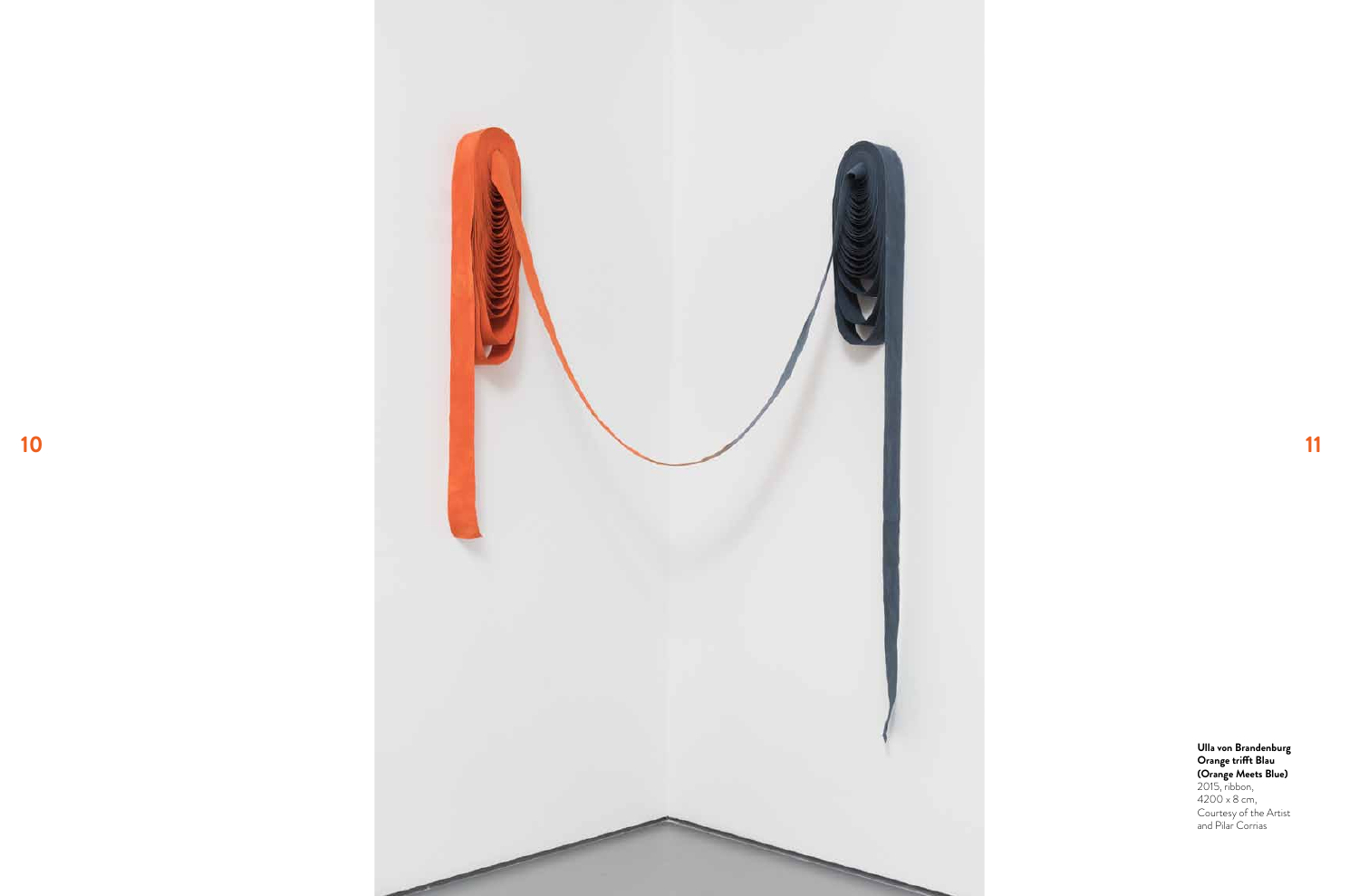**Ulla von Brandenburg Orange trifft Blau (Orange Meets Blue)**  2015, ribbon, 4200 x 8 cm, Courtesy of the Artist and Pilar Corrias



**13**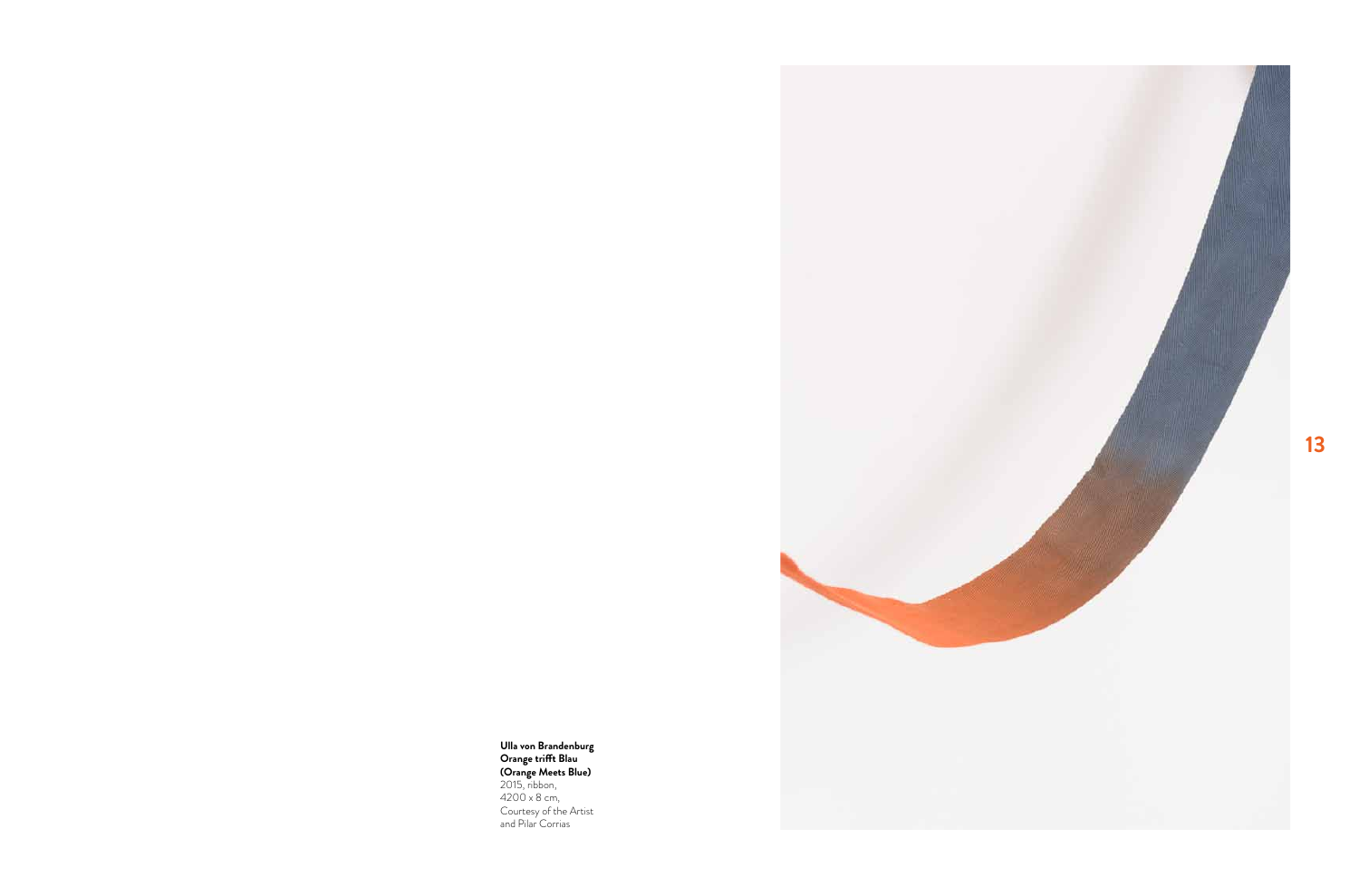## **Ulla von Brandenburg Hemden Quilt (Shirt Quilt)**

2012-2014, fabric, 240 x 220 x 3,5 cm, Courtesy of the Artist and Pilar Corrias



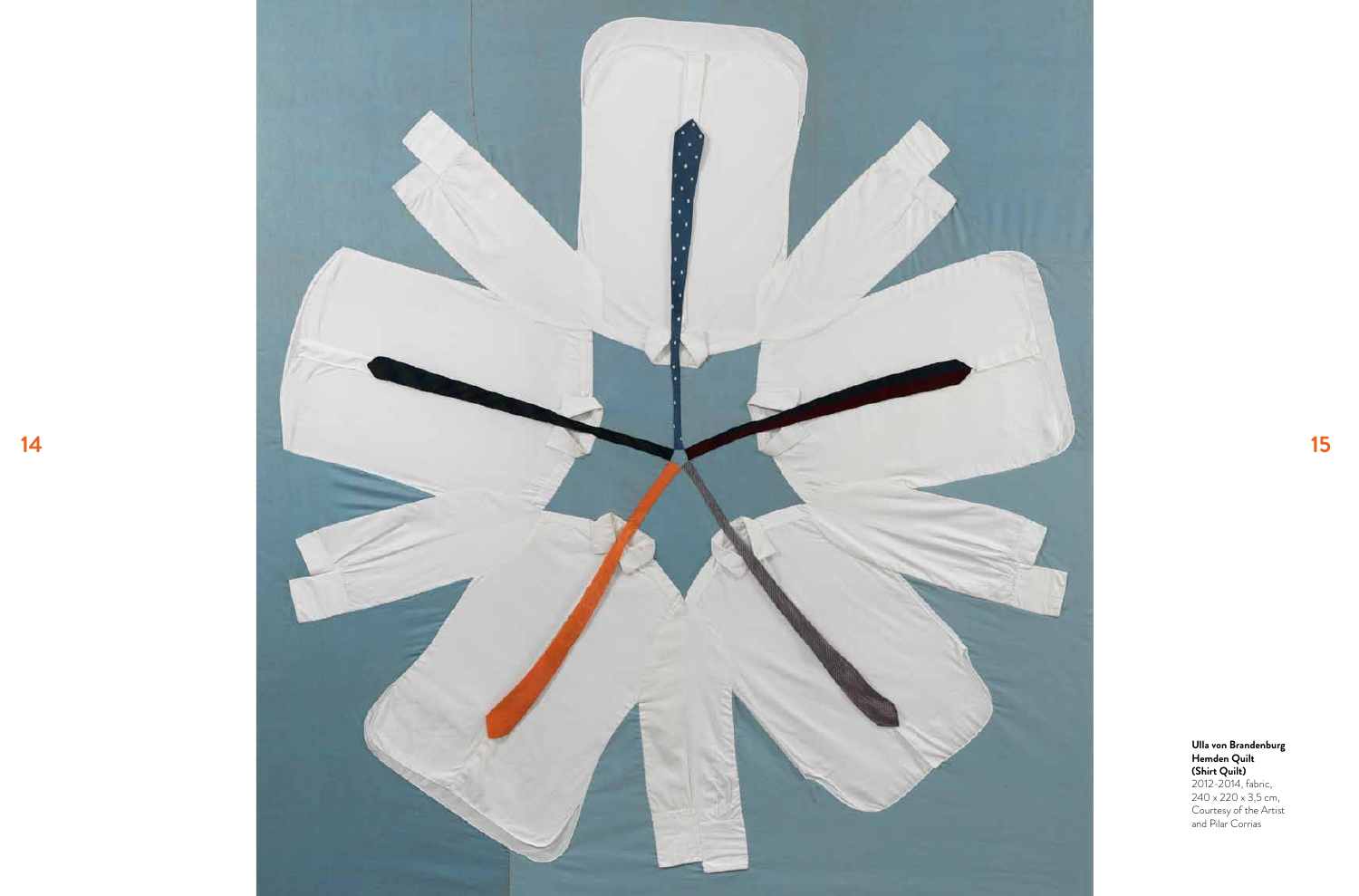## **Ulla von Brandenburg**

**Scatola** 2011, metal box filled with origami birds 9,4 x 23 x 21,4 cm, Courtesy of the Artist and Pilar Corrias

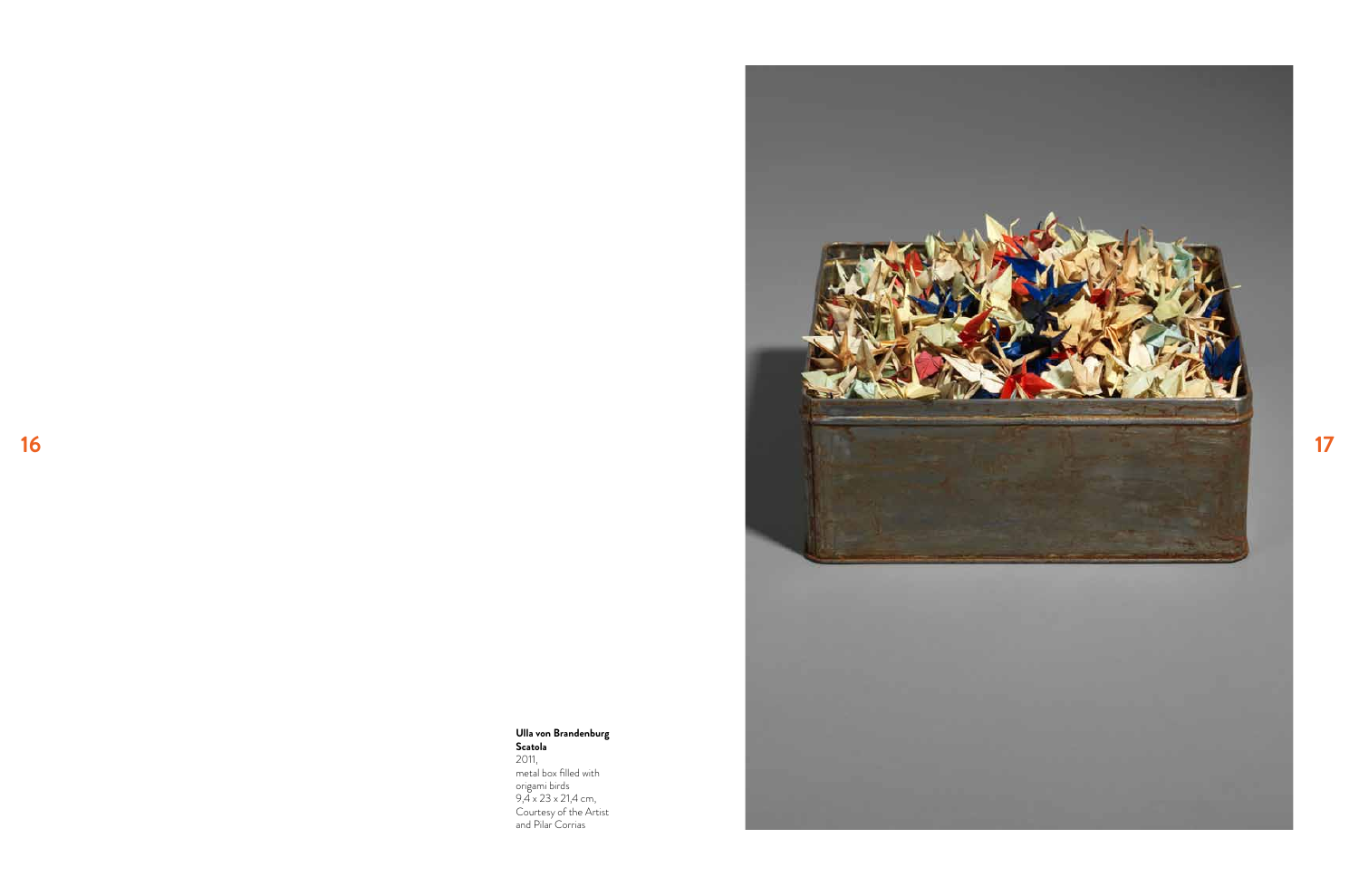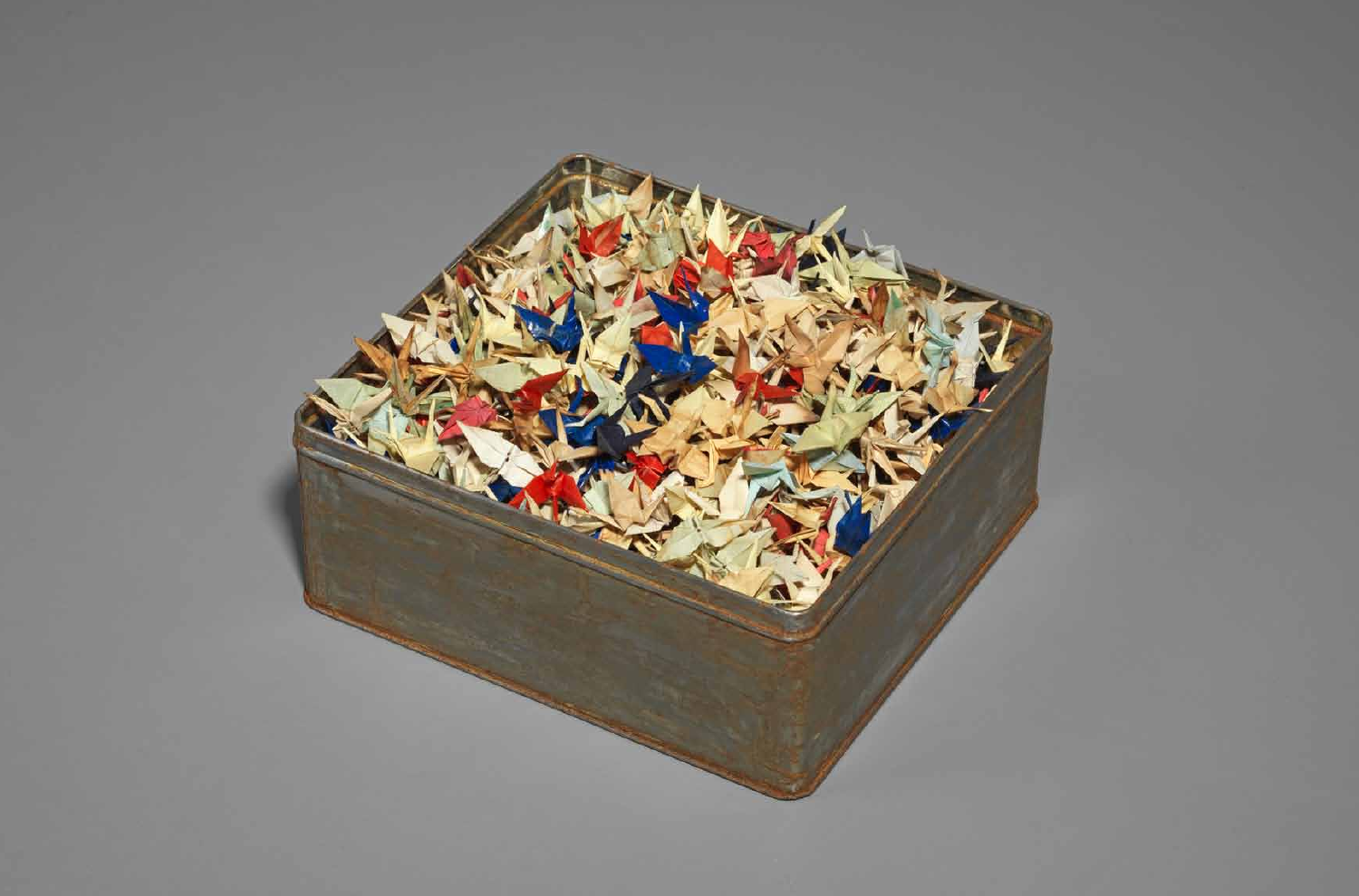*Bohaterowie jej filmów i performansów noszą współczsne ubrania, jednak von Brandenburg umieszcza ich w bezczasowym zawieszeniu pomiędzy różnymi okresami i estetykami – stosując konwencję czarno-białego obrazu filmowego czy nawiązując do tradycji tableau vivant.*

# **Ulla von Brandenburg**

**The Objects** 2009, Super 16mm transferred to HD, B&W, silent 14'55" ed. 5 +2 AP, Courtesy of the Artist and Pilar Corrias





Although the protagonists of her films and performances wear contemporary clothes, they are situated in an ageless balance between different periods and aesthetics, caused by the use of black and white film and the tradition of the *tableau vivant* .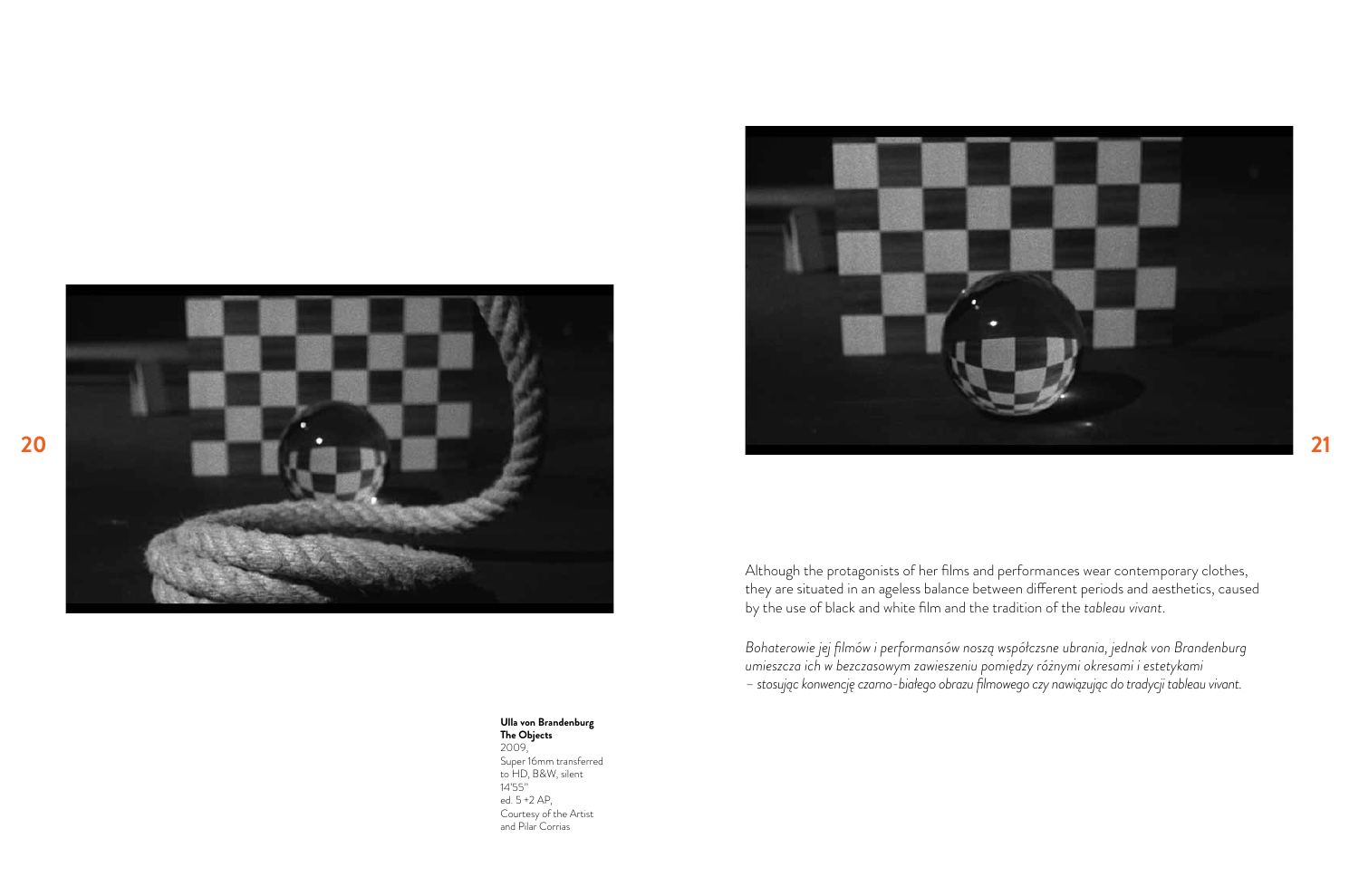A black-and-white image underlines the nostalgic and ageless character of the production, which is very often reconstructed on stage or in an interior.



*Czarno-biały obraz podkreśla nostalgiczny i bezczasowy charakter filmowych produkcji, które bardzo często odtwarzane są na teatralnej scenie lub we wnętrzu.* 



**Ulla von Brandenburg The Objects** 2009, Super 16mm transferred to HD, B&W, silent 14'55" ed. 5 +2 AP, Courtesy of the Artist and Pilar Corrias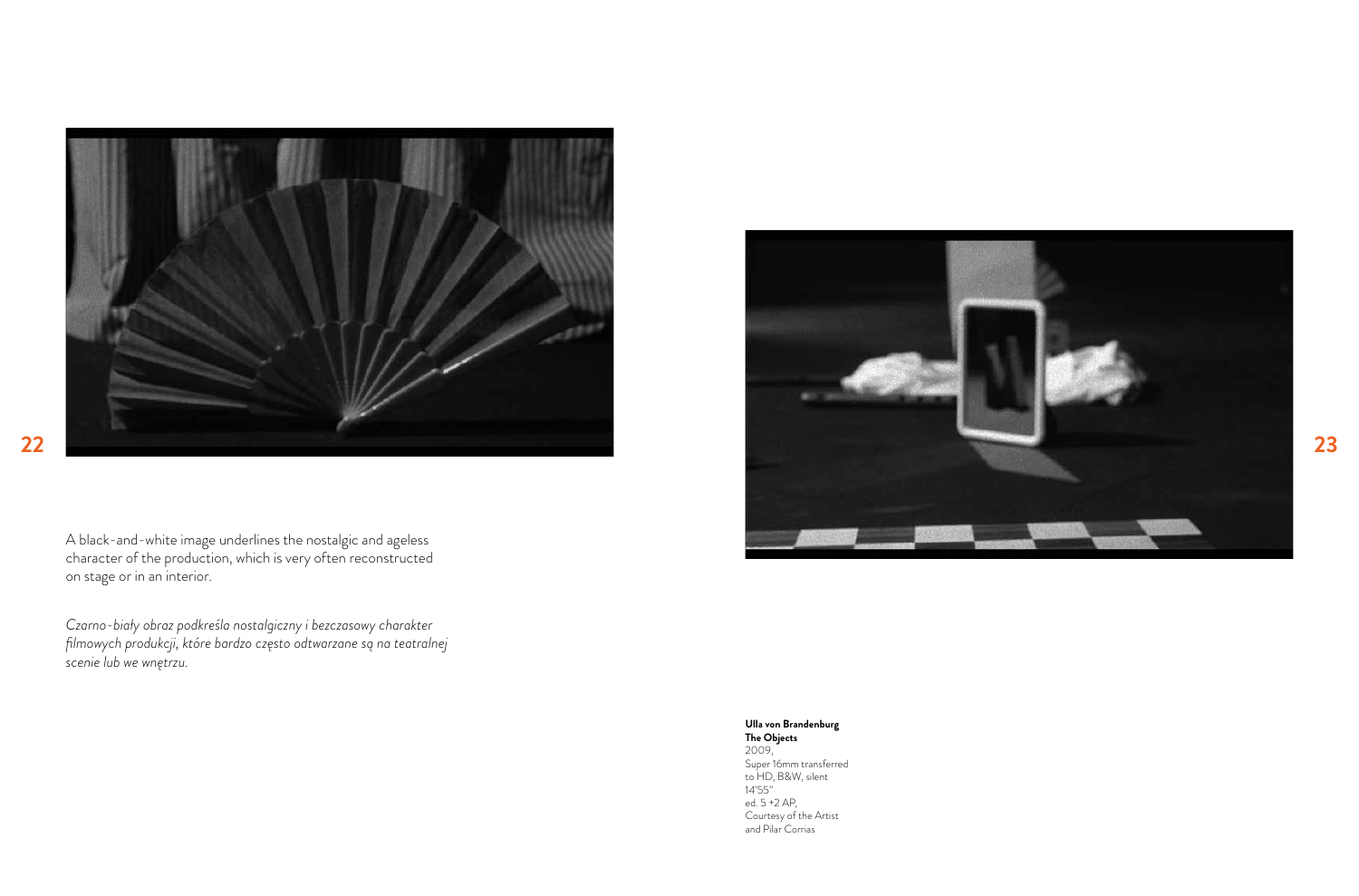## **Ulla von Brandenburg**

**The Objects,** 2009 Super 16mm transferred to HD, B&W, silent 14'55" ed. 5 +2 AP, Courtesy of the Artist and Pilar Corrias

*Multidyscyplinarna sztuka von Brandenburg bliska wagnerowskiej koncepcji*  Gesamkunstwerk *ma rzadką zaletę emocjonalnego oddziaływania na widza.*



The multidisciplinary art of von Brandenburg, closely related to Wagner's concept of the *Gesamtkunstwerk*, is characterized by a rare ability to emotionally engage the viewer.

**25**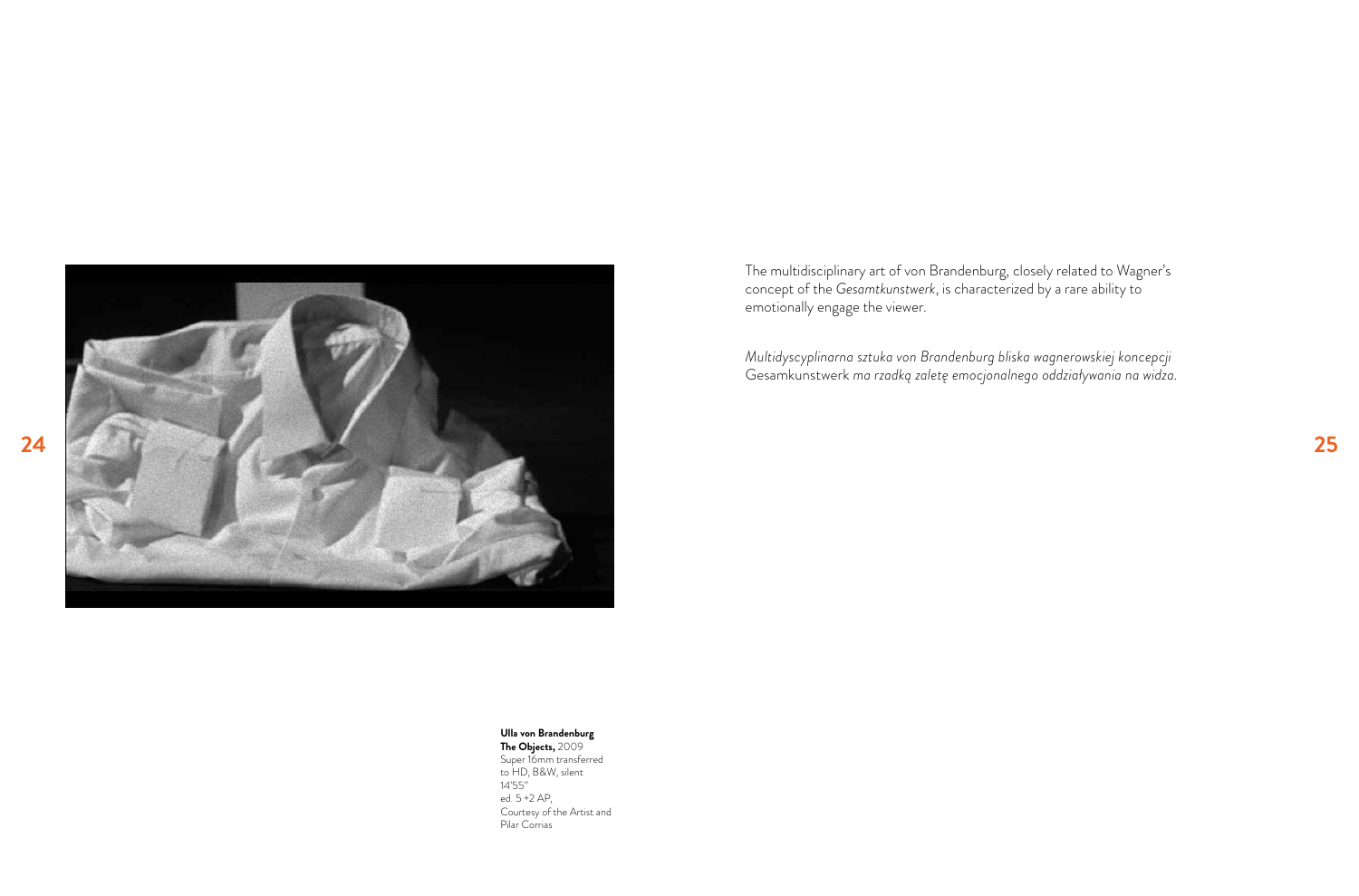**Ulla von Brandenburg Band blau II (positiv/negativ)** 2012, cutout on paper, ink, 64 x 50 cm (each), Courtesy of the Artist and Pilar Corrias



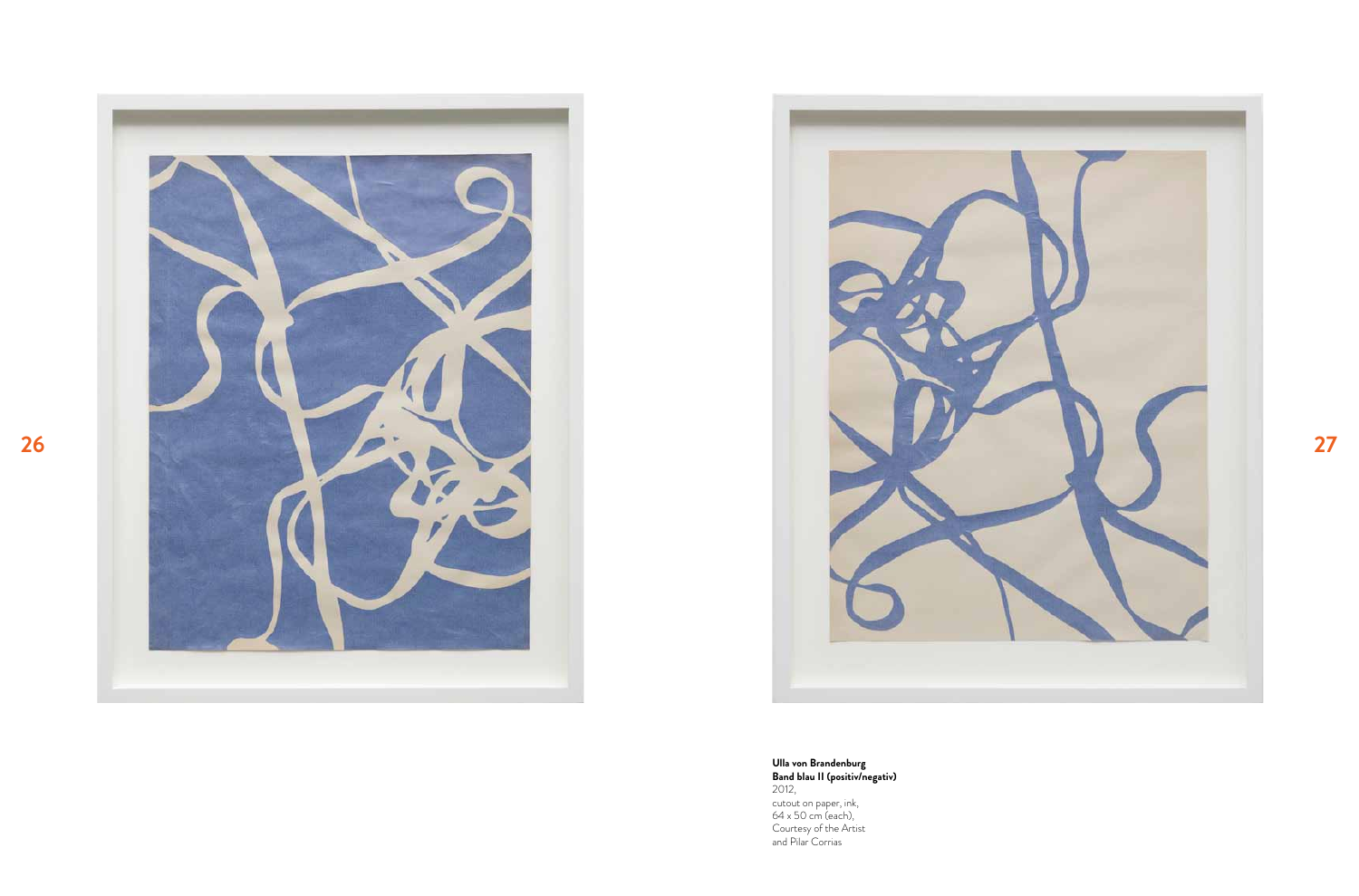# **Ulla von Brandenburg Fleder maeuse (Bats)**

2012, paper cutout, 74 x 64,5 cm, Courtesy of the Artist and Pilar Corrias

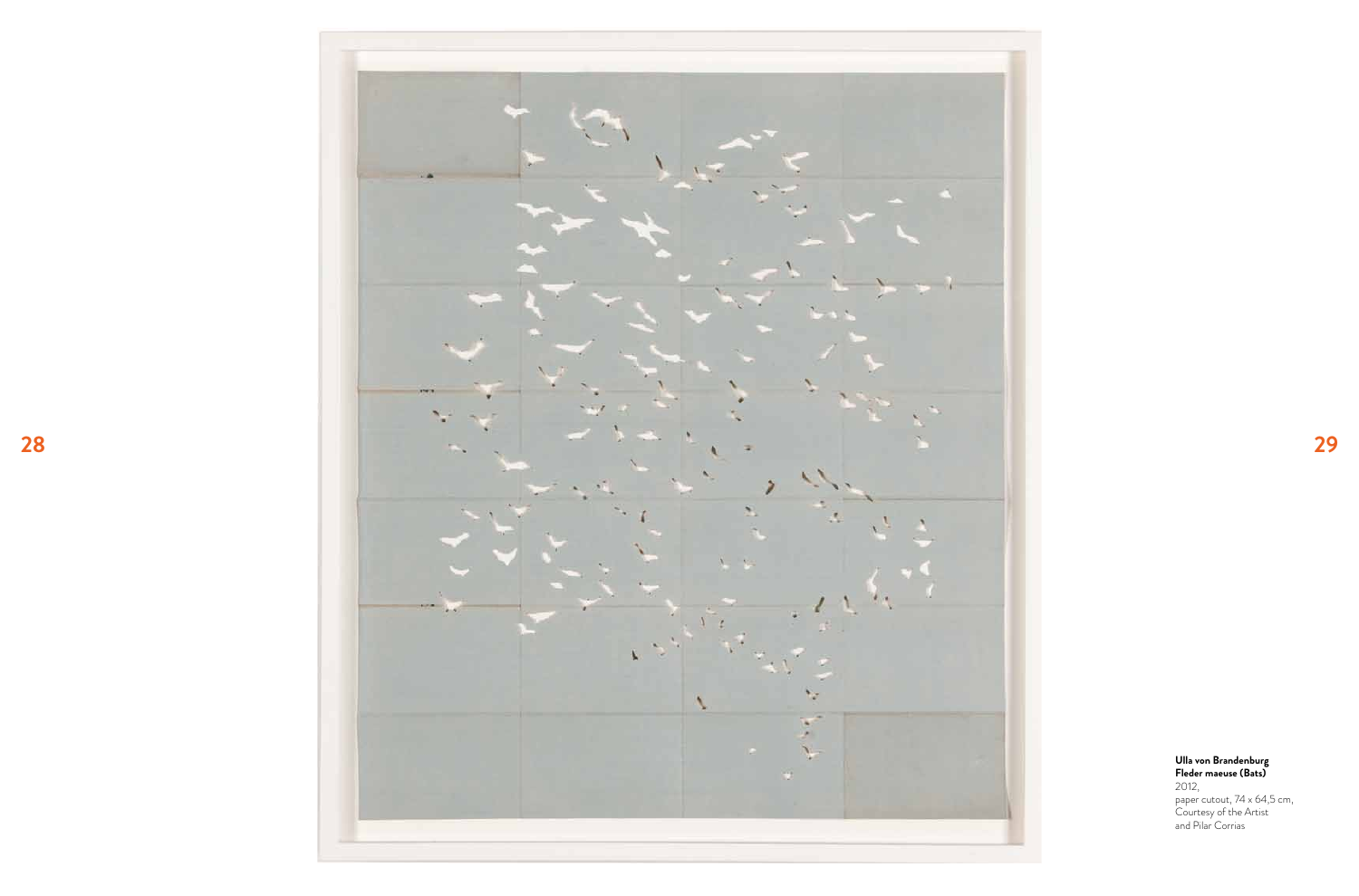**Ulla von Brandenburg Regal mit Masken (Shelf with Mask)** 2012, paper cutout, ink, 75 x 63 cm, Courtesy of the Artist and Pilar Corrias





Ulla von Brandenburg alludes to this ancient tradition while arranging her works in galleries, on theater stages, or in open air. She often presents the filmed images as elements of theatrical installations resembling fantastic *mise-en-scènes*, where no division is made between actor and spectator, stage and audience, object and prop, illusion and reality.

*Ulla von Brandenburg odwołuje się do tej dawnej tradycji używając do tego celu galerii, sceny teatralnej lub pleneru. Sfilmowane obrazy chętnie pokazuje jako element teatralnych instalacji, które przypominają fantastyczne* mise-en-scène*, gdzie nie ma rozdziału pomiędzy widzem i aktorem, sceną i widownią, obiektem i rekwizytem, iluzją i rzeczywistością.*

**31**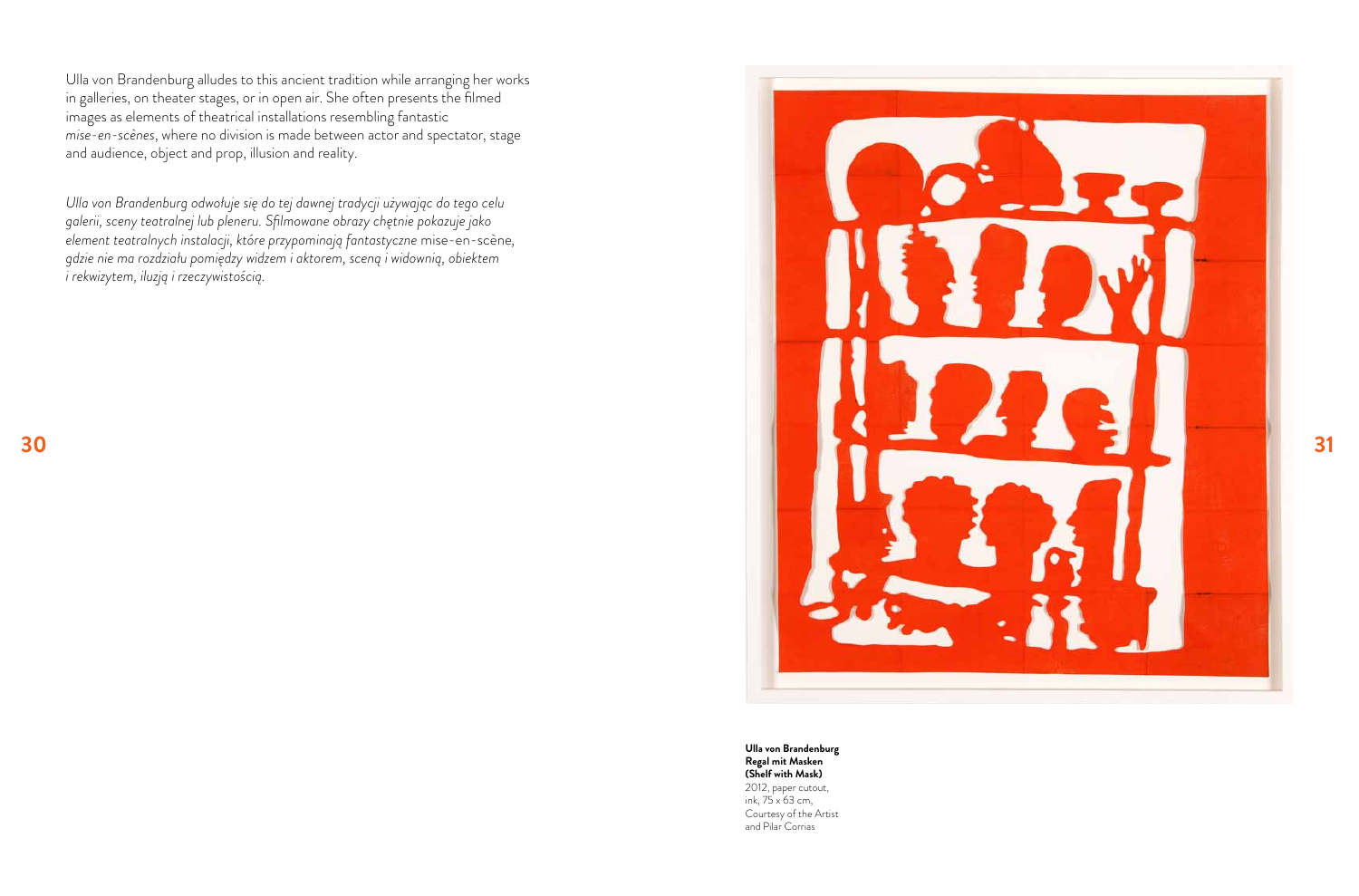#### **Ulla von Brandenburg Eisbär (Ours blanc)**

2013, watercolour on ancient paper, 180 x 135 cm 200 x 155 x 5 cm (framed), © Fabrice Gousset, Courtesy of the Artist and Art : Concept, Paris

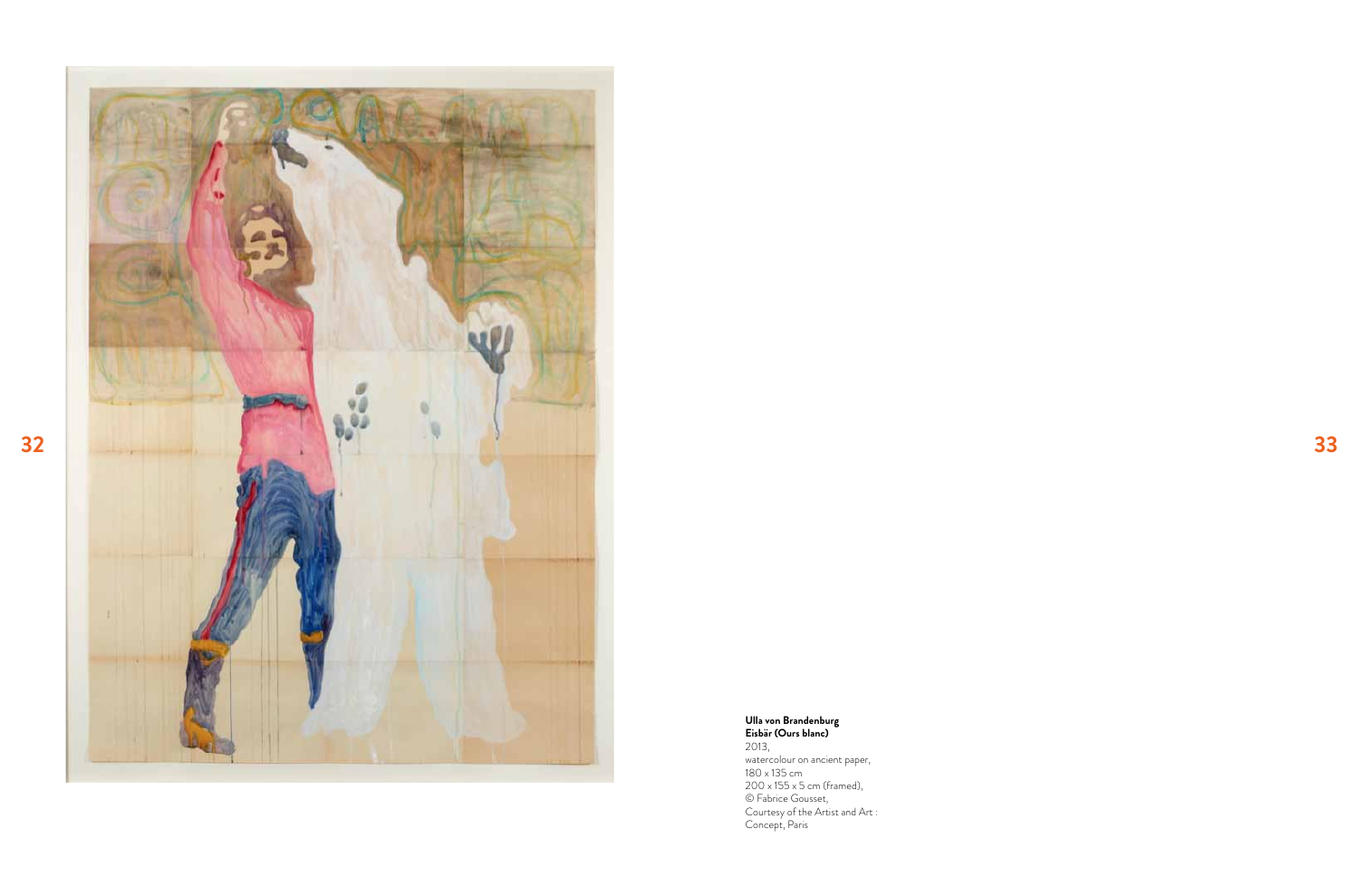A series of watercolour paintings representing props and circus costumes feature the repeated, distinctive diamond-shaped pattern from Harlequin's costume - also discernible in von Brandenburg's videos and curtains. The figure of *commedia dell'arte's* Harlequin itself is also present: a trickster who is considered by theatre historians to be the precursor of the clown. Some of the characters are drawn from old photographs found in flea markets. In one of the images, an abstract motif of a ribbon appears, resembling ectoplasm formed by physical mediums during parapsychological sessions. This strange element can also be a magician's prop. Rolled ribbons are also used in the piece entitled *Orange trifft Blau* / *Orange Meets Blue* (2015).

Ulla von Brandenburg's films are usually recorded in a single shot, with no cutting. A similar method was used by Alfred Hitchcock in *The Rope* (1948) or Alexander Sokurov in the *Russian Ark* (2002). Von Brandenburg's works, however, resemble a documentation of a performance, rather than a feature film. A black-and-white image underlines the nostalgic and ageless character of the production, which is very often reconstructed on stage or in an interior. The artist often utilizes her own voice to sing poems written in her mother tongue.

Ulla von Brandenburg studied set design before she became a visual artist. The theatrical character of her works is an important part of her artistic language, next to the artist's fondness for illusionism and the uncanny. The multidisciplinary art of von Brandenburg, ability to emotionally engage the viewer. The staging of space, manifested in the majority of von Brandenburg's works, is achieved by means of props and elements such as a curtain, a circus tent, a theatre stage, or the use of a specific repertoire from the realms of magic and circus, such as Harlequin's costume, the theatre of objects, or the shadow play. All of the above constitute a certain *Theatrum mundi* in which the main role is played by the viewer.

34 *Same tradition while arranging her works in galleries, on theater stages, or in open air. She often**Shepper and the uncanny. The multidisciplinary art of yon Brandenburg,* **and the** *presents the filmed images as elem* Such living images – reconstructions of genre paintings by groups of specially dressed models or actors – have a long tradition. Their popularity peaked in the 19th century and the Victorian era. The scenes, in which actors were to remain quiet and motionless, were usually enacted in private ateliers and theaters. Ulla von Brandenburg alludes to this ancient tradition while arranging her works in galleries, on theater stages, or in open air. She often presents the filmed images as elements of theatrical installations resembling fantastic *mise-en-scènes*, where no division is made between actor and spectator, stage and audience, object and prop, illusion and reality.

Ulla von Brandenburg's *Theatrum Mundi* Joanna Zielińska

Ulla von Brandenburg's universe is populated by characters and motifs from various times – one can trace references to nineteenth-century literature, theater, psychoanalysis, circus, and magic, as well as elements of romanticism, expressionism or baroque. In her installations, performances, films, and drawings, von Brandenburg alludes to Johann Wolfgang von Goethe's œuvres, Caravaggio's paintings, Edgar Allan Poe's texts, John Epstein's films, and Man Ray's photography and objects.

It is impossible to enumerate all sources of inspiration which constitute Ulla von Brandenburg's visual language. Despite her numerous points of reference, it is also unachievable to locate the exact historical provenance of her works. Although the protagonists of her films and performances wear contemporary clothes, they are situated in an ageless balance between different periods and aesthetics, caused by the use of black and white film and the tradition of the *tableau vivant*.

In classical theatre, the illusionary world (that is, the stage) is divided from the real world (the audience) by a curtain. In von Brandenburg's installations, the curtain functions on a similar basis, creating an impression of "walking through the looking glass." In the artist's practice, the curtain is associated with the role of architecture: it conceals certain elements of space and reveals new potential. Because it transforms the environment, it simultaneously enables a sensory contact with the work of art. It sometimes leads the viewer through space, toward the place where events unfold. Behind the drapes, one can find props, a filmed *tableau vivant* or cycles of watercolours. Layers of fabric can create an abstract composition (as in *Kulissen / Sceneries*, 2011, Lyon Biennale). A curtain made of small pieces of cloth sewn together, resembling a traditional quilt, can form an abstract landscape seen from above (*Curtain / Kurtyna III*, 2014, *Nothing Twice*, Cricoteka). Textile is also used to create a flag waving in front of the gallery, or an uncanny patchwork tent, in which a shadow play is screened (*Shadowplay*, Kunstpreis Finkenwerder Prix Airbus, Kunsthaus Hamburg, 2013). The motif of the shadow play recurs also in the installation *Forest III* (2009), where the contours of trees are painted directly on the walls of an elliptical room, creating a theatre-like panorama.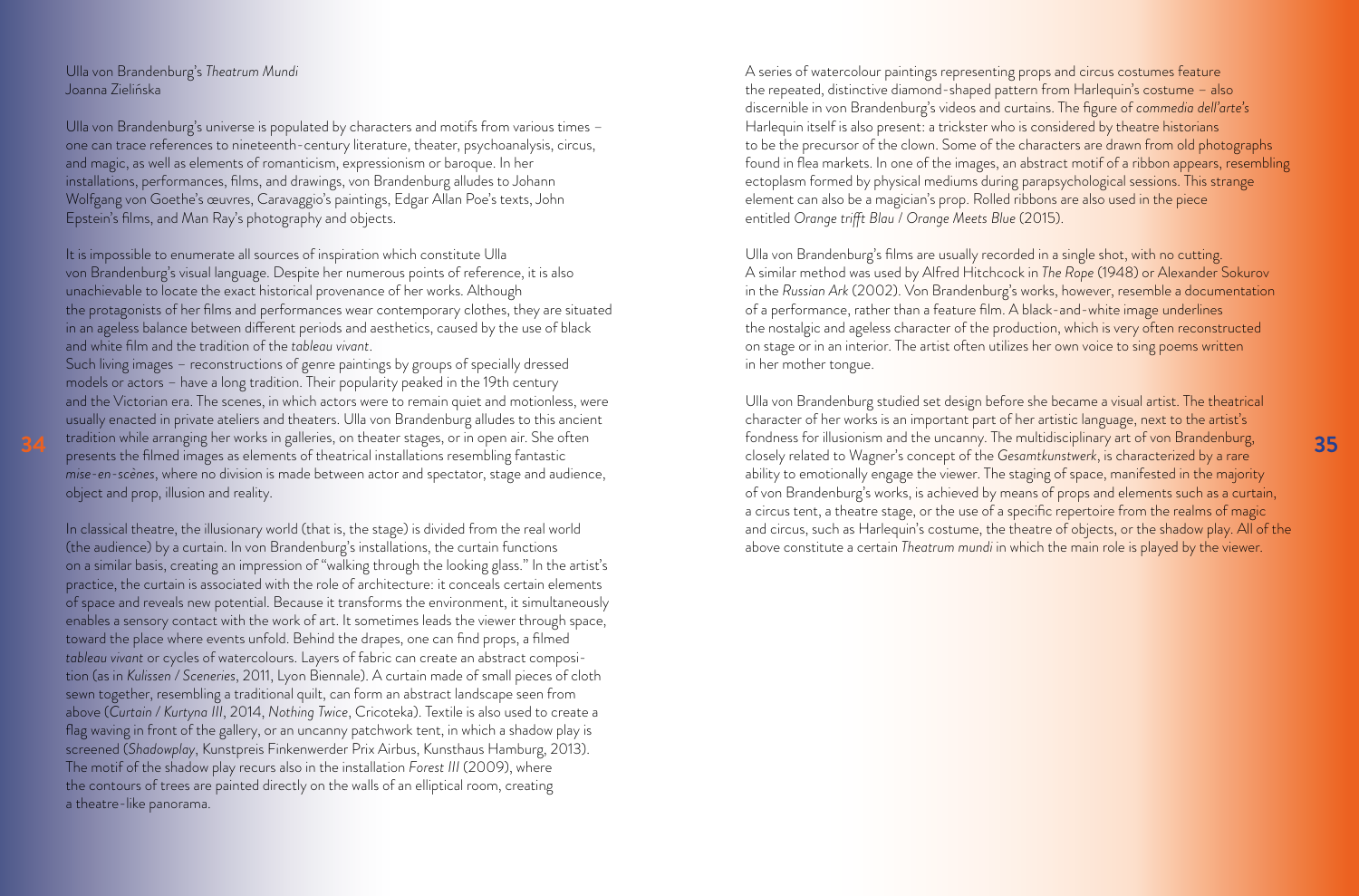Theatrum Mundi *Ulli von Brandenburg Joanna Zielińska*

*Świat Ulli von Brandenburg zaludniony jest przez motywy i postacie z różnych epok. W jej pracach odnaleźć można powiązania z dziewiętnastowieczną literaturą, teatrem, psychoanalizą, magią i cyrkiem, aluzje do kultury romantyzmu, ekspresjonizmu czy baroku. W instalacjach, performansach, filmach i rysunkach artystki pojawiają się nawiązania do dzieł Johanna Wolfganga Goethego, malarstwa Caravaggia, tekstów Edgara Allana Poe, filmów Jeana Epsteina, czy fotografii i obiektów Man Ray'a.*

*Nie sposób wymienić wszystkich inspiracji, które tworzą język artystyczny von Brandenburg. Pomimo mnogości odniesień nie jest też możliwe usytuowanie prac artystki w konkretnej epoce historycznej. Bohaterowie jej filmów i performansów noszą współczesne ubrania, jednak von Brandenburg umieszcza ich w bezczasowym zawieszeniu pomiędzy różnymi okresami i estetykami – stosując konwencję czarno-białego obrazu filmowego czy nawiązując do tradycji*  tableau vivant*.*

*Tak zwane żywe obrazy – tworzone przez grupy ludzi rekonstrukcje kompozycji malarskich i innych scen rodzajowych, mają długą tradycję. Szczyt ich popularności przypada na wiek dziewiętnasty i epokę wiktoriańską. Scenki, podczas których aktorzy musieli pozostawać w ciszy i bezruchu, najchętniej odgrywano w prywatnych atelier oraz teatrach. Ulla von Brandenburg odwołuje się do tej dawnej tradycji używając do tego celu galerii, sceny teatralnej lub pleneru. Sfilmowane obrazy chętnie pokazuje jako element teatralnych instalacji, które przypominają fantastyczne*  mise-en-scène*, gdzie nie ma rozdziału pomiędzy widzem i aktorem, sceną i widownią, obiektem i rekwizytem, iluzją i rzeczywistością.*

*W klasycznym teatrze świat iluzyjny (scena) od świata rzeczywistego (widownia) odgradza kurtyna. W instalacjach von Brandenburg działa ona na podobnych zasadach, stwarzając złudzenie "przejścia na drugą stronę lustra". Kurtyna w twórczości artystki pełni rolę architektury: ukrywa elementy przestrzeni i odkrywa nowe jej możliwości. Zmieniając otoczenie, jednocześnie umożliwia sensoryczny kontakt z dziełem. Niekiedy prowadzi widza przez przestrzeń, wskazując drogę*  do miejsca zdarzenia. Za fałdami tkaniny ukrywają się bowiem rekwizyty, sfilmowane tableau vivant *czy też cykle akwarelowych obrazów. Kolejne warstwy tkanin mogą tworzyć abstrakcyjną kompozycję (*Kulissen / Sceneries*, 2011, Biennale w Lyonie). Kurtyna zszyta z niewielkich kawałków materiału techniką patchworku może przybrać formę abstrakcyjnego pejzażu widzianego z lotu ptaka (*Curtain / Kurtyna III*, 2014,* Nic 2 razy*, Cricoteka). Z materiału powstaje również flaga powiewająca na zewnątrz galerii czy niezwykły, wykonany techniką patchworku namiot cyrkowy, wewnątrz którego wyświetlany jest teatrzyk cieni (*Shadowplay*, Kunstpreis Finkenwerder Prix Airbus, Kunsthaus Hamburg). Estetyka teatru cieni pojawia się również w instalacji* Forest III *(2009), gdzie kontury drzew wymalowane zostają bezpośrednio na ścianach owalnego pokoju, tworząc teatralną panoramę.*

36 hajchętniej odgrywano w prywatnych atelier oraz teatrach. Ulla von Brandenburg odworuje się strzeni obecna w realizacjach artystki dokonuje się za posrednictwem typowych wych artystwa czy obecność specyficznego analytic *Ulla von Brandenburg studiowała scenografię zanim została artystką wizualną. Scenograficzny charakter jej prac stanowi ważny element jej języka artystycznego, obok zamiłowania do iluzjonizmu i niesamowitości. Multidyscyplinarna sztuka von Brandenburg bliska wagnerowskiej koncepcji*  Gesamkunstwerk *ma rzadką zaletę emocjonalnego oddziaływania na widza. Teatralizacja przestrzeni obecna w realizacjach artystki dokonuje się za pośrednictwem typowych cyrkowo-magicznego repertuaru środków, takich jak na przykład strój Arlekina z*  commedia dell'arte*, teatr przedmiotu czy teatr cieni. Cały ten repertuar środków tworzy swego rodzaju* Theatrum mundi*, w którym głównym aktorem jest sam widz.*

*Na serii obrazów wykonanych techniką akwareli widać niesamowite rekwizyty i cyrkowe kostiumy. Powraca charakterystyczny romboidalny deseń pojawiający się w filmach i na kurtynach,*  pochodzący z kostiumu Arlekina. Występuje też postać samego Arlekina z commedia dell'arte, *trickstera, który w historii teatru postrzegany jest jako prototyp klauna. Niektóre postacie przemalowywane są ze zdjęć znalezionych na targu staroci. Na jednym z obrazów wyłania się abstrakcyjny motyw wstęgi przypominający ektoplazmę z seansów spirytystycznych. Ten dziwny element może być też rekwizytem magika. Zwinięte wstęgi są też elementem kompozycji* Orange trifft Blau / Orange Meets Blue *(2015).*

*Filmy Ulli von Brandenburg powstają najczęściej w jednym ujęciu, bez montażu. Podobny zabieg zastosował Alfred Hitchcock w filmie* Sznur *(1948) czy Aleksander Sokurov w* Rosyskiej arce *(2002). Realizacje von Brandenburg bardziej jednak przypominają zapis performance niż film fabularny. Czarno-biały obraz podkreśla nostalgiczny i bezczasowy charakter filmowych produkcji, które bardzo często odtwarzane są na teatralnej scenie lub we wnętrzu. Artystka wielokrotnie używa własnego głosu do wyśpiewania poematów napisanych w jej ojczystym języku.*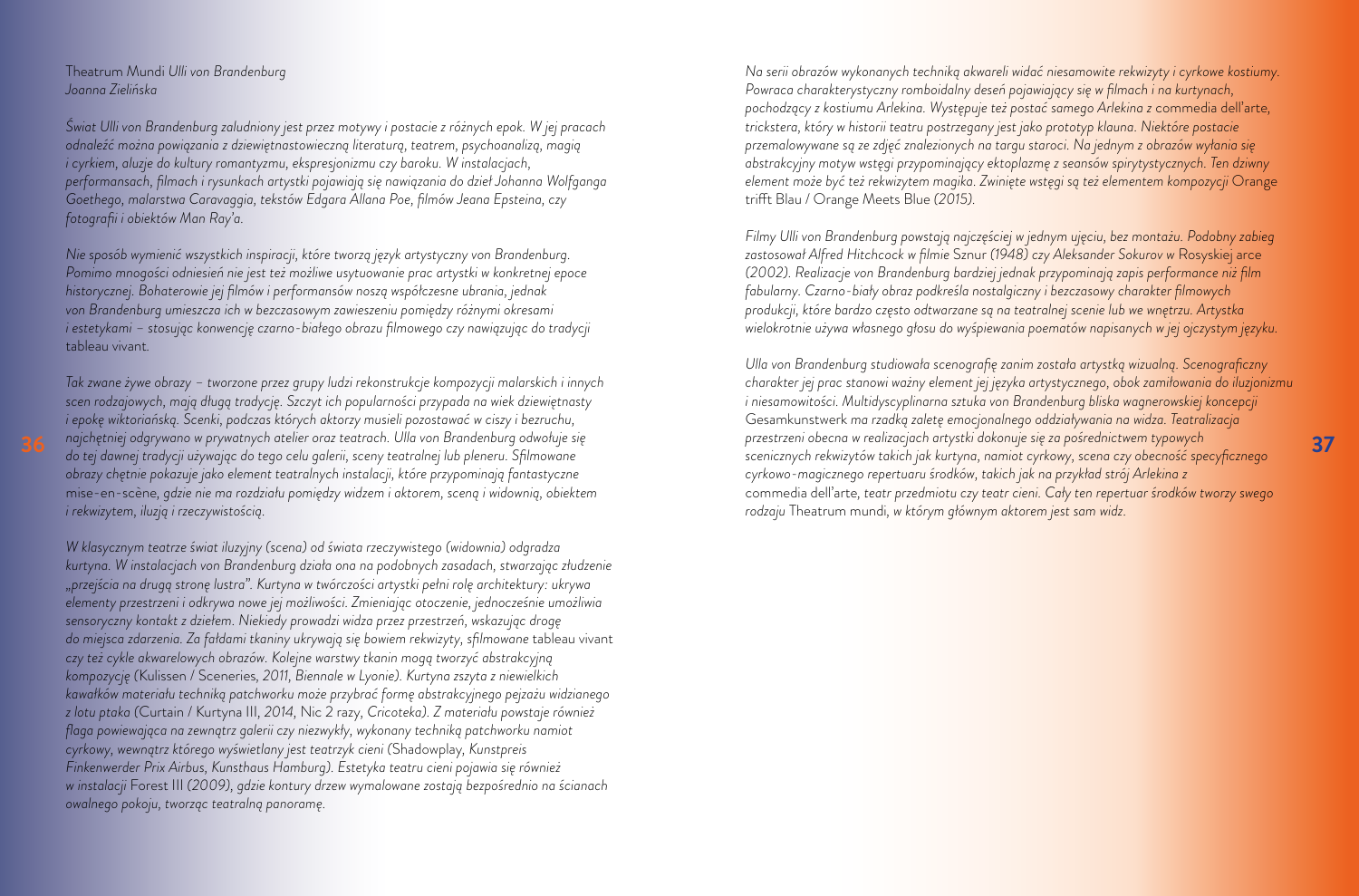# **Ulla von Brandenburg**

*Urodzona w 1974 w Karlsruhe, studiowała scenografię i sztukę mediów na Akademii Sztuk Pięknych w Karlsruhe oraz sztuki piękne na Akademii Sztuk Pięknych w Hamburgu. Jej prace pokazywano na całym świecie, m.in. na wystawach indywidualnych w Power Plant w Toronto (2016), Muzeum Sztuki Współczesnej w St. Louis (2015), pawilonie Secesji w Wiedniu (2013) oraz znaczących wystawach grupowych, takich jak Performa w Nowym Jorku (2015, 2007), 19. Biennale w Sydney (2014), Triennale w Palais de Tokyo w Paryżu (2012) oraz na 53. Międzynarodowej Wystawie Sztuki – Biennale w Wenecji (2009). Wystawa Orange Meets Blue w Galerii Kasia Michalski, powstała we współpracy z galerią Pilar Corrias z Londynu, jest pierwszą wystawą indywidualną Ulli von Brandenburg w Polsce.* 

*Artystka mieszka i pracuje w Paryżu.*